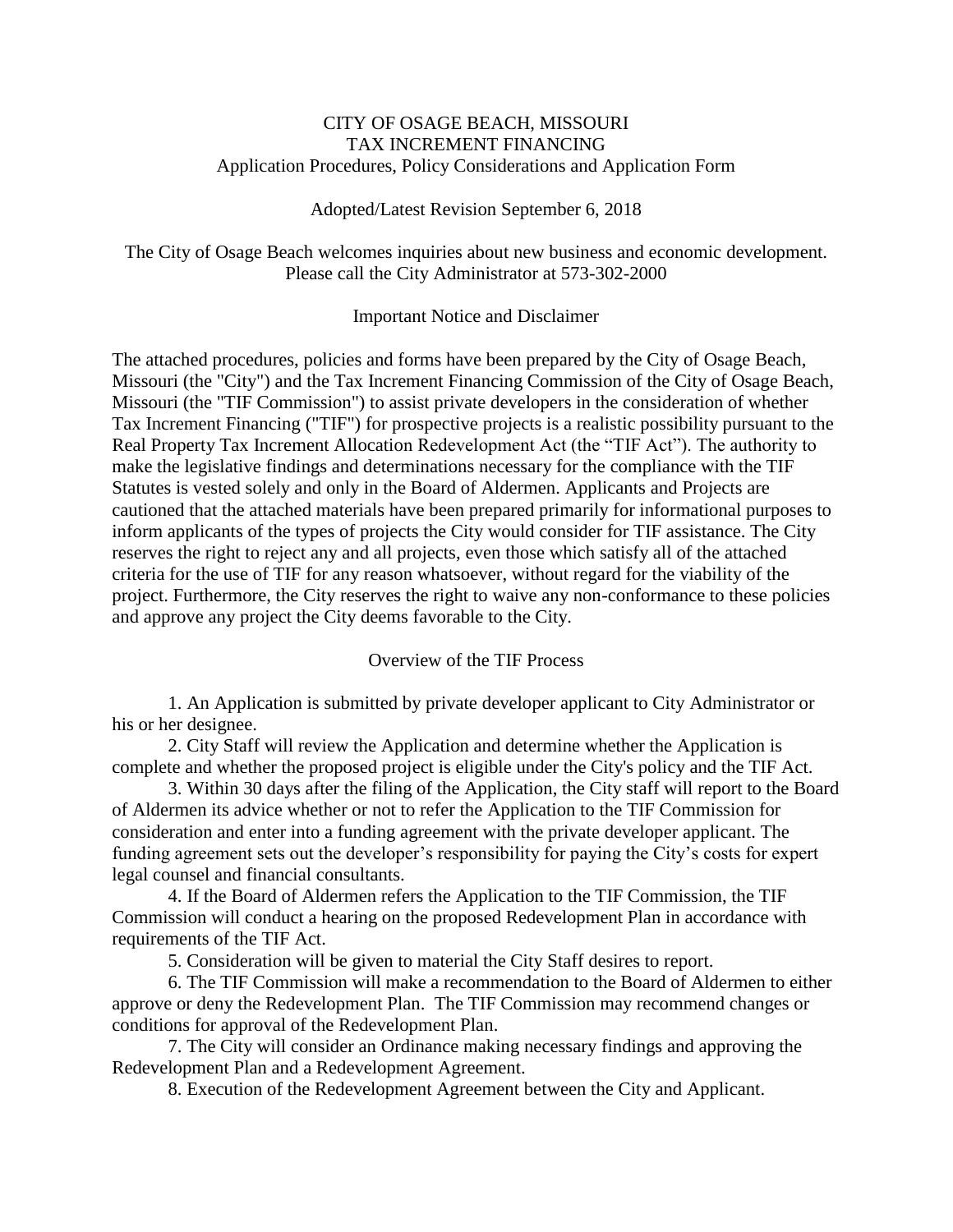# APPLICATION PROCEDURES

# 1. APPLICATION:

Submission. The TIF Application form, policies and procedures are available from the City Administrator. Not less than 25 copies of the completed Application should be submitted to the City Administrator together with the required application fee.

Application Fee. Each Application shall be accompanied with a check in the amount of \$15,000 made payable to the City (the "Application Fee"). Applications over 15 acres require a \$20,000 application fee. Applications involving issuance of public bonds require an additional \$10,000 application fee. The Application Fee will be used by the City to pay the costs incurred by the City in the review of the Application. Such costs include the fees and expenses of the City's staff time, Bond Counsel and Financial Advisor. The City may also require a separate Application Fee for significant amendments to an approved Redevelopment Plan which requires a public hearing before the TIF Commission or renegotiation of an executed TIF contract or a contract then under negotiation with the City. In the event costs for third-party services exceed the initial fee collected, the applicant will reimburse the City for said amount prior to final consideration of the Application by the Board of Aldermen. To implement these requirements and as discussed in part 2 below, the applicant may be required to enter into a funding agreement with the City, from which the City's costs and expenses will be reimbursed, and the applicant will be required to replenish the fund to maintain a balance in the amount of the original Application Fee during the City's consideration and review of the Redevelopment Plan application. If the City and the Applicant do not enter into a funding agreement, the unspent portion of the application fee will be refunded to the applicant.

Preliminary Determination of Completeness. Upon submission, the Application will be reviewed by City staff to determine if it is complete. If the Application is determined to be incomplete by City staff or if additional information is needed the applicant will be notified in writing that the Application is not complete, and the reasons will be stated referring to the specific criteria that are not met, additional information required, or financial, legal or planning and development concerns. A public hearing date will not be set and notices will not be issued by the City for a public hearing until the Redevelopment Plan is determined to be complete by the City.

# 2. STAFF REVIEW:

Review of the Application will be conducted by the City's Finance, Law, Planning departments and Administration, and, when deemed appropriate by the City's Financial Advisor and Bond Counsel. Review time will be approximately 30 days from the date the completed Application is submitted to the City. However, more or less time may be required for particular Applications. Applications that are determined to be complete, consistent with all elements of the City's Comprehensive Plan, and in conformance with the City's policy will be forwarded to the Board of Aldermen for referral to the TIF Commission and the creation of a funding agreement with the applicant.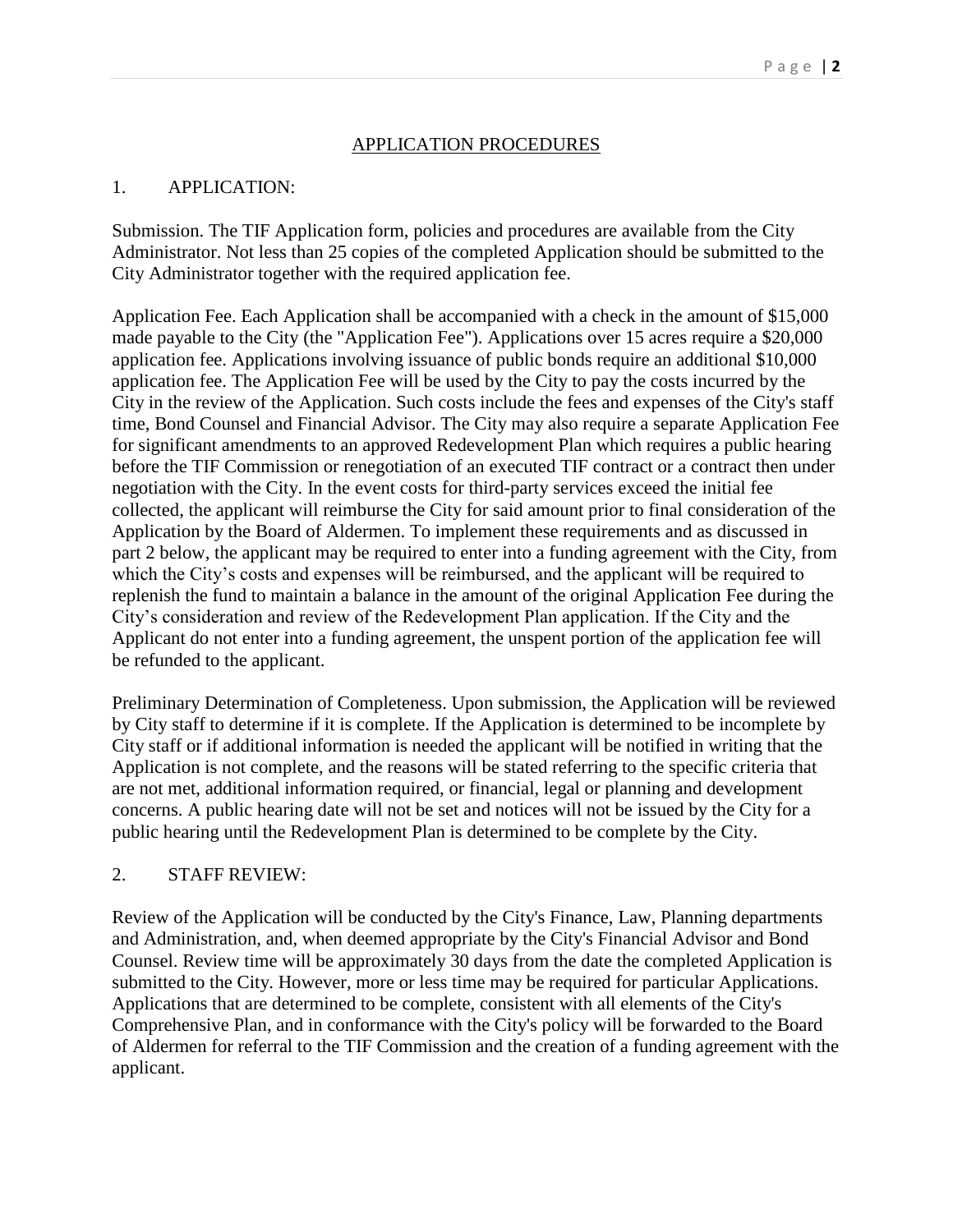Prior to making a recommendation to the Board of Aldermen, City staff may require an independent feasibility study by an expert of the City's choosing. The cost of such study shall be paid by the Applicant from the fees set forth in Section 2 above and shall be prepared by a professional consultant selected by the City Administrator. This study will be submitted to the TIF Commission prior to the public hearing by the TIF Commission.

Applications which are determined to be incomplete or do not conform to the City's policy will not be forwarded to the Board of Aldermen. No hearing will be scheduled and no public hearing notices will be issued until the Redevelopment Plan application is deemed complete by the City. Applicants will be notified in writing of a determination that the Application will not be forwarded.

### 3. TIF COMMISSION CONSIDERATION:

The TIF Commission may desire to hold one or more study sessions before any public hearing is scheduled. During this period, the Applicant may be required to submit a completed Redevelopment Plan. At the public hearing, City Staff will introduce the subject material and the Applicant. The Applicant will make a presentation to the TIF Commission followed by the presentation of any material the City's Staff desires to report. Public comment will then be heard, followed by a response from the Applicant. After TIF Commission discussion, action may be taken to recommend approval or denial of the Redevelopment Plan, or the public hearing may be continued to a date certain for further consideration. The TIF Commission will make the determination of whether the public hearing portion of the case will be closed or continued to a date certain.

Pursuant to TIF Act, the TIF Commission must vote within 30 days of the closing of the public hearing and make a recommendation to the Board of Aldermen. Following a recommendation by the TIF Commission, the TIF Commission will make the findings and determinations required by the TIF Statute. The Application and Redevelopment Plan will be forwarded to the Board of Aldermen.

Legal notices and mailings to taxing districts and property owners as required by statute shall be reviewed by the City's Law Department prior to being mailed or published. The City will mail and publish all required notices unless other arrangements are approved by City staff which allow the Applicant to publish and mail notices.

# 4. BOARD OF ALDERMEN CONSIDERATION:

The Board of Aldermen may have a study session on the Application and Redevelopment Plan and may hold a public hearing before consideration of an ordinance. The recommendation of the TIF Commission may be approved, denied or amended by the Board of Aldermen. Certain amendments which meet threshold requirements of the TIF Act may require that the TIF Commission hold another public hearing on the proposed amendments.

# POLICY FOR THE USE OF TAX INCREMENT FINANCING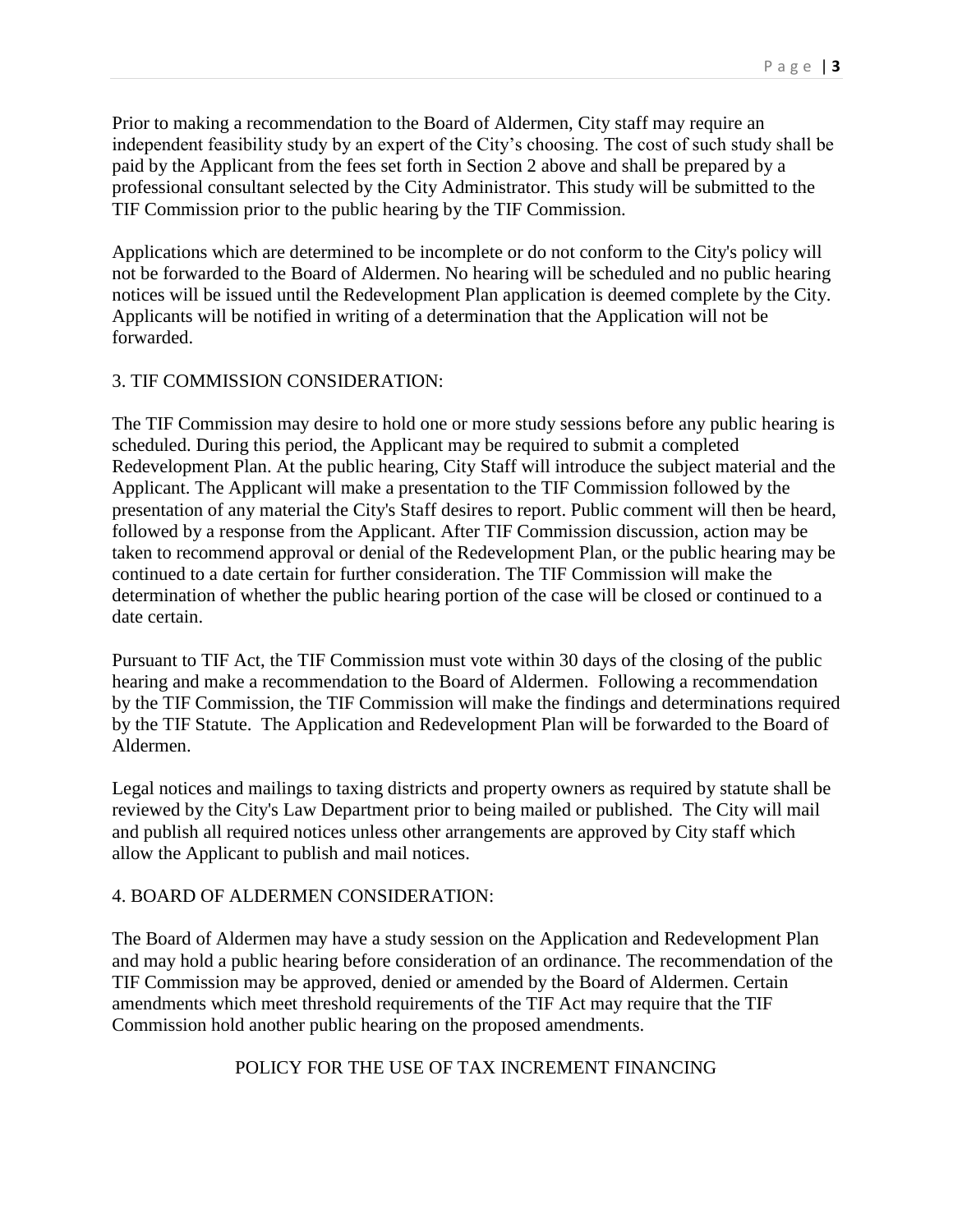Section 1. That the Tax Increment Financing (TIF) Policies and Guidelines for Application and Application Procedures are hereby adopted as fully set out herein and the City Administrator is hereby authorized to implement the following procedures and to make such additional changes and clarifications that shall be deemed advisable and in the best interest of the City:

# A. General Policy

1. It is the policy of the City to consider the judicious use of TIF for those projects which demonstrate a substantial and significant public benefit by constructing public improvements in support of developments that will, by creating new jobs and retaining existing employment eliminate blight, strengthen the employment and economic base of the City, increase property values and tax revenues, reduce poverty, create economic stability, upgrade older areas, facilitate economic self-sufficiency, and implement the Comprehensive Plan and economic development strategy of the City.

2. Care will be exercised in the use of TIF to evaluate completely each project to ensure that the benefits which will accrue from the approval of the agreement are appropriate for the costs which will result, and that they are equitable to the City as a whole.

3. The City will charge an administrative fee to partially offset the cost of record keeping, report preparation, and accounting for each approved TIF Project. The fee will be assessed on a monthly basis against the annual increment generated by the TIF Project.

# B. Policy Guidelines

The following criteria are to be used by the City's staff to evaluate TIF Applications:

1. TIF Applications may be considered for removal of blight and promote revitalization and/or to provide for public improvements to benefit economic development and employment. The City prefers the use of TIF funds for public improvements that benefit not only the project but also the public at large.

2. The City expects each TIF project to provide immediate benefit to every one of the existing taxing districts and therefore projects with financing that declares Fifty percent (50%) of the Payments In Lieu of Taxes generated by the project, as surplus and available to the taxing districts, will be viewed more favorably. Project proposals that do not meet this standard will have the high burden of persuasion.

3. Each TIF Application must demonstrate that "but for" the use of TIF, the project is not feasible and would not be completed without the proposed TIF assistance.

4. All TIF Applications requesting the issuance of bonds or notes will be required to demonstrate that the payments in-lieu of taxes and/or the economic activity taxes expected to be generated will be sufficient to provide a debt coverage factor of at least 1.25 times the projected debt service prior to the sale of any tax increment bonds or notes. This is a minimum requirement and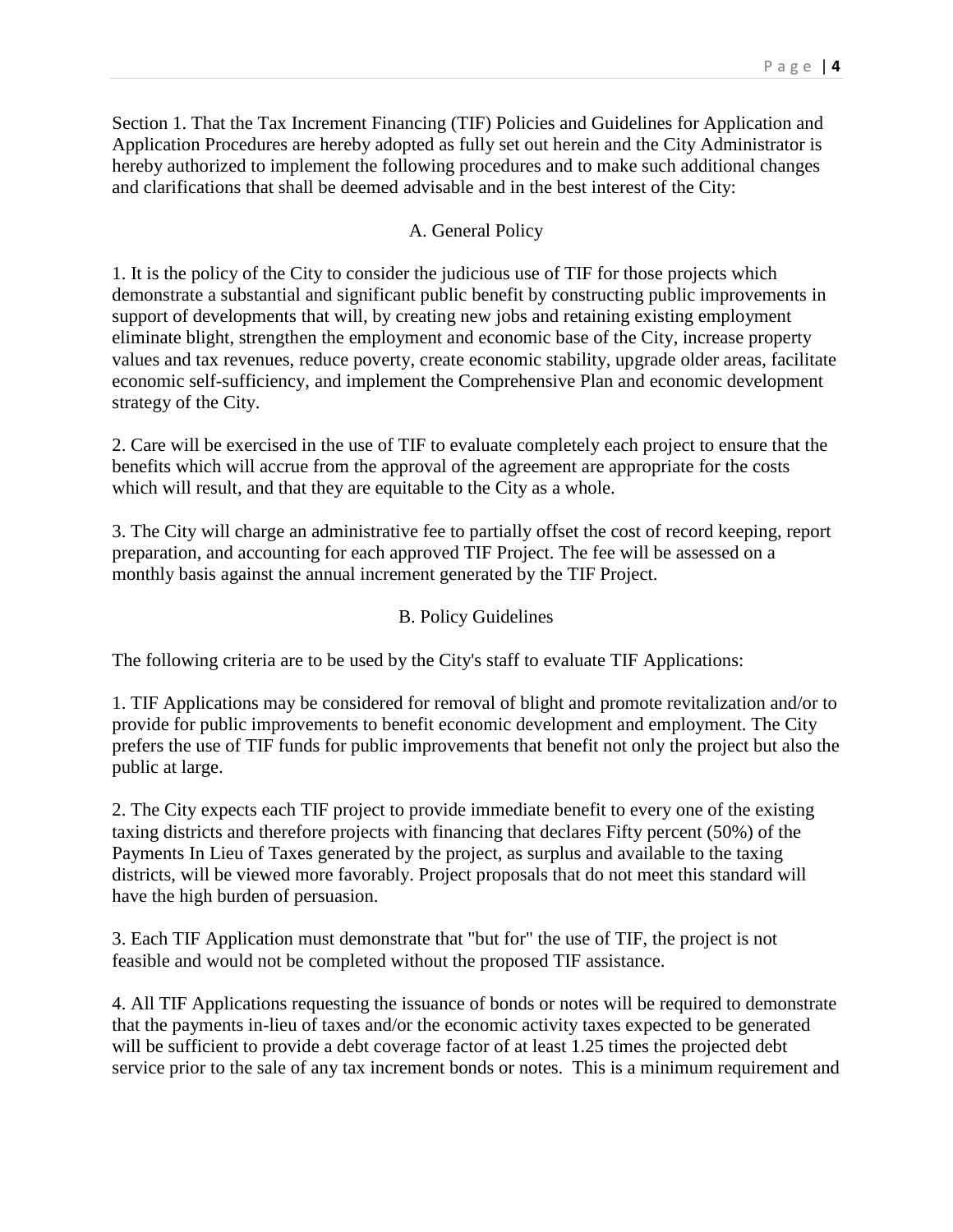developers should be aware that a superior coverage ratio will be looked on with increased favor in the consideration of the Application.

5. The total amount of TIF assistance for project costs for industrial, manufacturing, office, retail, and commercial TIF Applications should not exceed fifteen percent (15%) of the total project costs including all hard and soft costs and Developer fees estimated for the entire project. All other public assistance contemplated or requested for the project must be disclosed in the Application (or added to the Application as soon as they are known) and will be considered by the TIF Commission in evaluating the proposed TIF project and application as a whole.

6. TIF will generally be reserved for projects, which do not qualify for alternative methods of financing or where TIF assistance is deemed by the City to be the preferred method of economic development incentive.

7. Each TIF Application must include evidence that the applicant:

(a) Has the financial ability to complete and operate the project. Developers will be evaluated on their prior record of development, amount of capital committed to the project and overall financial strength. Developers with partners are expected to identify the partners at the beginning of the process.

(b) Will contribute equity of at least Fifteen percent (15%) of the total cost of the project. Projects with equity contributions from the developer in excess of Twenty Five percent (25%) will be viewed more favorably. Equity contributions in cash will be viewed more favorably than "in kind" contributions such as land. This requirement is exclusive of any performance bond required for the project

(c) Has thoroughly explored alternative financing methods.

8. The City will maintain a retainage account consisting of at least the final Five percent (5%) of the financial assistance to the TIF project which funds will not be paid out until the project is completed or the developer satisfies other performance standards as established in the TIF Agreement.

9. TIF Applications for new or expanded retail and service commercial projects will be viewed more favorably than industrial, manufacturing and office projects. TIF projects which create jobs with wages that exceed the community average will be encouraged. Industrial, manufacturing and office developments may be given more favorable consideration than warehouse type uses based upon the projected employment per square foot. Additional consideration will be given to projects where the total project costs are in excess of Twenty-Five million dollars (\$25,000,000) or the development of areas where the project will be a catalyst for further high quality development.

10. To encourage an inflow of customers from outside the City or provide services or fill retail markets that are currently unavailable or in short supply in the City, we encourage TIF Applications for retail and service commercial projects. Additional consideration will be given to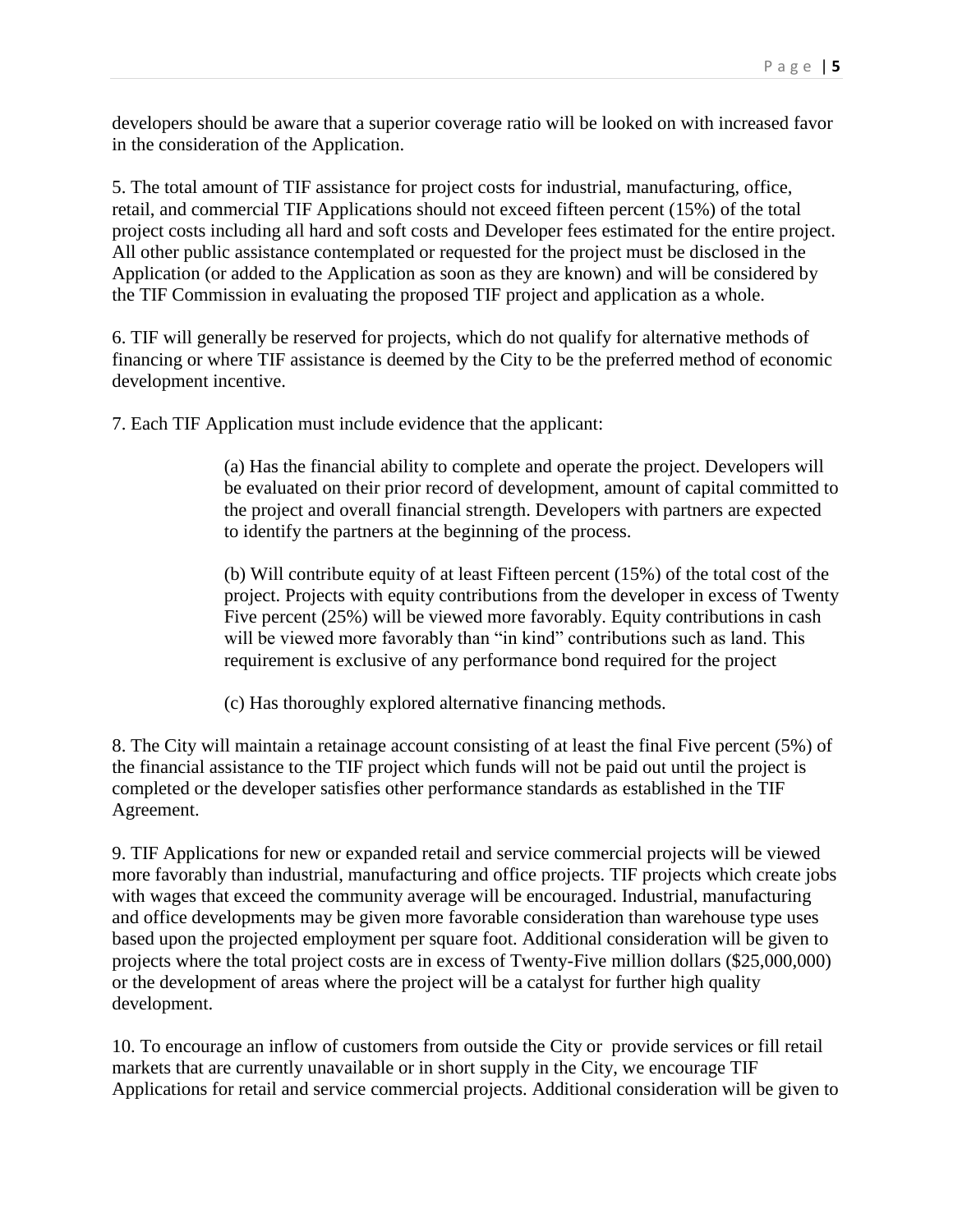projects where the total project costs are in excess of Twenty-Five million dollars (\$25,000,000) or the development of areas where the project will be a catalyst for further high quality development.

11. TIF Applications for the redevelopment of existing commercial and industrial areas will be viewed favorably. Projects to stabilize current commercial, and industrial areas that have or will likely experience deterioration will be favored.

12. The projected term of the TIF will be a factor, with shorter terms being viewed more favorably than longer terms. TIF Applications which provide for the use of not more than Fifteen (15) years of tax increment financing generated by each redevelopment project will be preferred.

13. TIF projects which are constructed in phases are viewed with greater skepticism. TIF projects that propose a reasonable and certain end date for construction and occupancy and demonstrate clearly and convincingly how those goals will be achieved will be viewed positively.

14. All TIF Applications must clearly comply with the requirements of the TIF Statute.

15. All approved projects must comply with prevailing wage and hour requirements for public works projects, as set forth in 290.210 R.S.Mo. et. seq. for all portions of the project receiving TIF assistance. The developer will be required to indemnify the City for all prevailing wage claims brought against the City for all TIF-funded public works projects that are constructed by or at the direction of the developer. Work to be covered by TIF funds will be identified in the Application.

16. TIF Applications which include the establishment of business areas, or the redevelopment of existing business areas, should include information as to the business type of the major tenants of the TIF area. In addition, a thorough market analysis should be completed which identifies: (1) the population areas that will be drawn from; and, (2) the businesses of similar types which would be competing with the TIF area businesses.

17. Projects with reasonable indications, submitted to the City's TIF Counsel, that upon review indicate a minimum of Fifty percent (50%) of the retail commercial space is committed to viable tenants, which may be supported with signed letters of intent, signed leases or other written verification of such tenants, will be viewed with greater favor by the TIF Commission and the City.

18. Notwithstanding the foregoing, TIF Applications which do not meet any of the above referenced criteria will be viewed favorably by the City if the Application clearly demonstrates that the project is of vital interest to the City and will significantly assist the City in the elimination of blight, financing desirable public improvements, strengthening the employment and economic base of the City, increasing property values, reducing poverty and creating economic stability.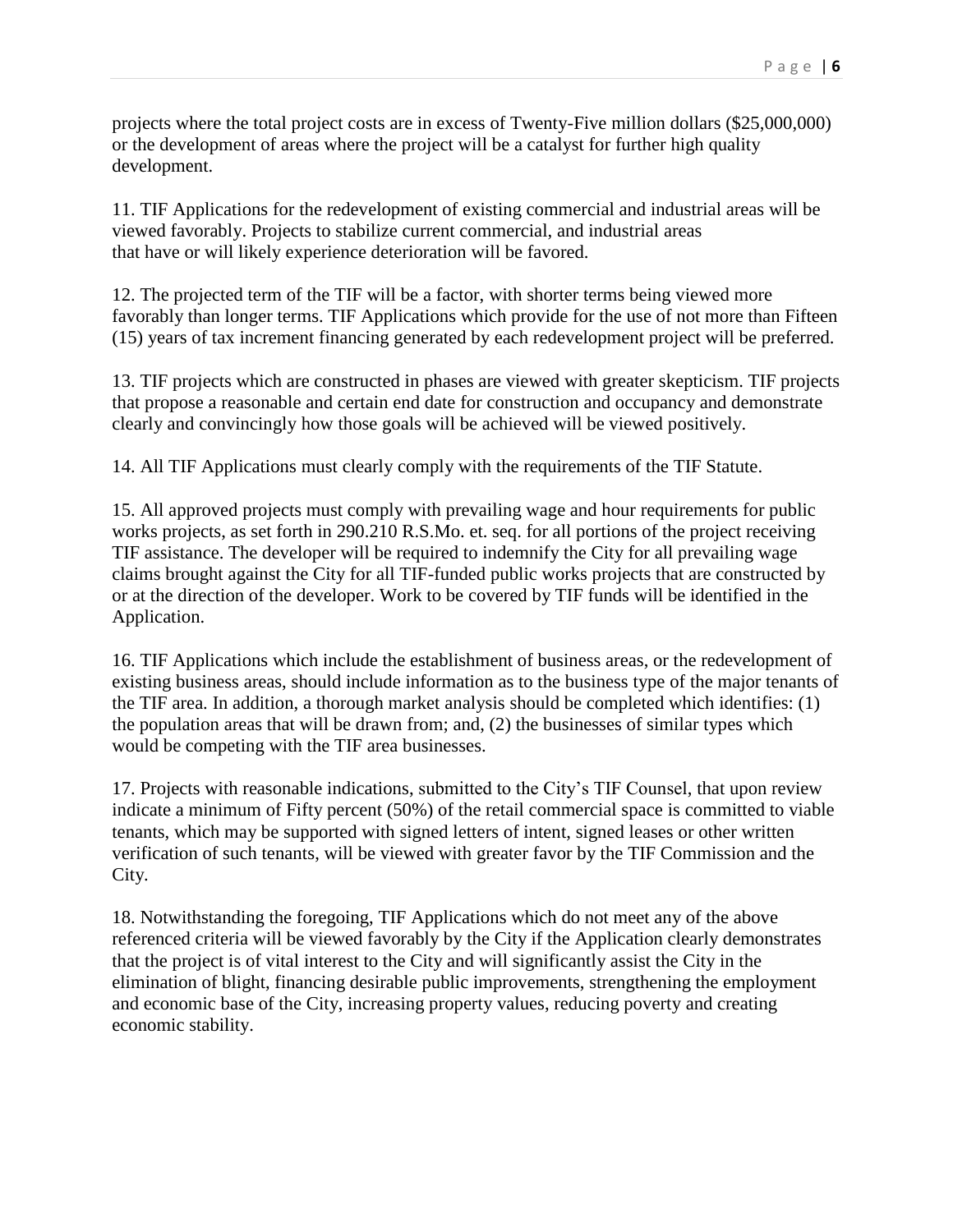# C. Accountability

TIF Applications are expected to include the following:

1. If the TIF Application is being submitted based upon anticipated revenue criteria, the City may require that language shall be included in the Redevelopment Plan and Contract which stipulates that the City's obligation to the developer may be reduced if satisfactory evidence is not shown that the indicated anticipated revenue has been generated.

2. If the TIF Application is being submitted based upon job creation criteria, language may be included in the Plan which stipulates that the City's obligation to the developer may be reduced if satisfactory evidence is not shown that the indicated number, and quality of jobs have been generated.

3. If businesses are to be relocated from other areas of the City, sufficient justification must be included to indicate why this relocation should be given favorable consideration. If existing businesses are to be relocated to the TIF area, the base year activity for purposes of determining the tax increment for both real property and EATS taxes will be the last twelve-month period at the businesses current location, immediately preceding the relocation.

Developers should be aware the City expects the public to directly benefit from its support of the project and the TIF Application should address key performance standards as follows:

- 1. Completion Performance
	- Developer must construct at least 85% of the square feet planned to receive a Certificate of Substantial Completion.
	- Developer receives no TIF reimbursement until a Certificate of Substantial Completion has been issued by the City.
- 2. City Revenue Protection
	- In the  $4<sup>th</sup>$  year after the Contract is executed and for a period of 10 years, if actual sales are not at least 75% of the projections in the TIF Plan, then the City may withhold from reimbursement an amount depending on the size of the project and total reimbursement per year.
	- This amount will be paid to the City as an assignment of Developer's right to receive reimbursement.
- 3. Pay-As-You-Go Reimbursement PAYG No Bonds
	- Reimbursement is Pay-As-You-Go, meaning that Developer is reimbursed as the TIF Plan generates revenues over time. The City does not plan to issue bonds, but may do so at the City's sole discretion.
- 4. Public Participation/Profit Limit
	- If the Developer's annual rate of return exceeds 12%, then the principal amount of TIF reimbursement is reduced to achieve a 12% maximum return.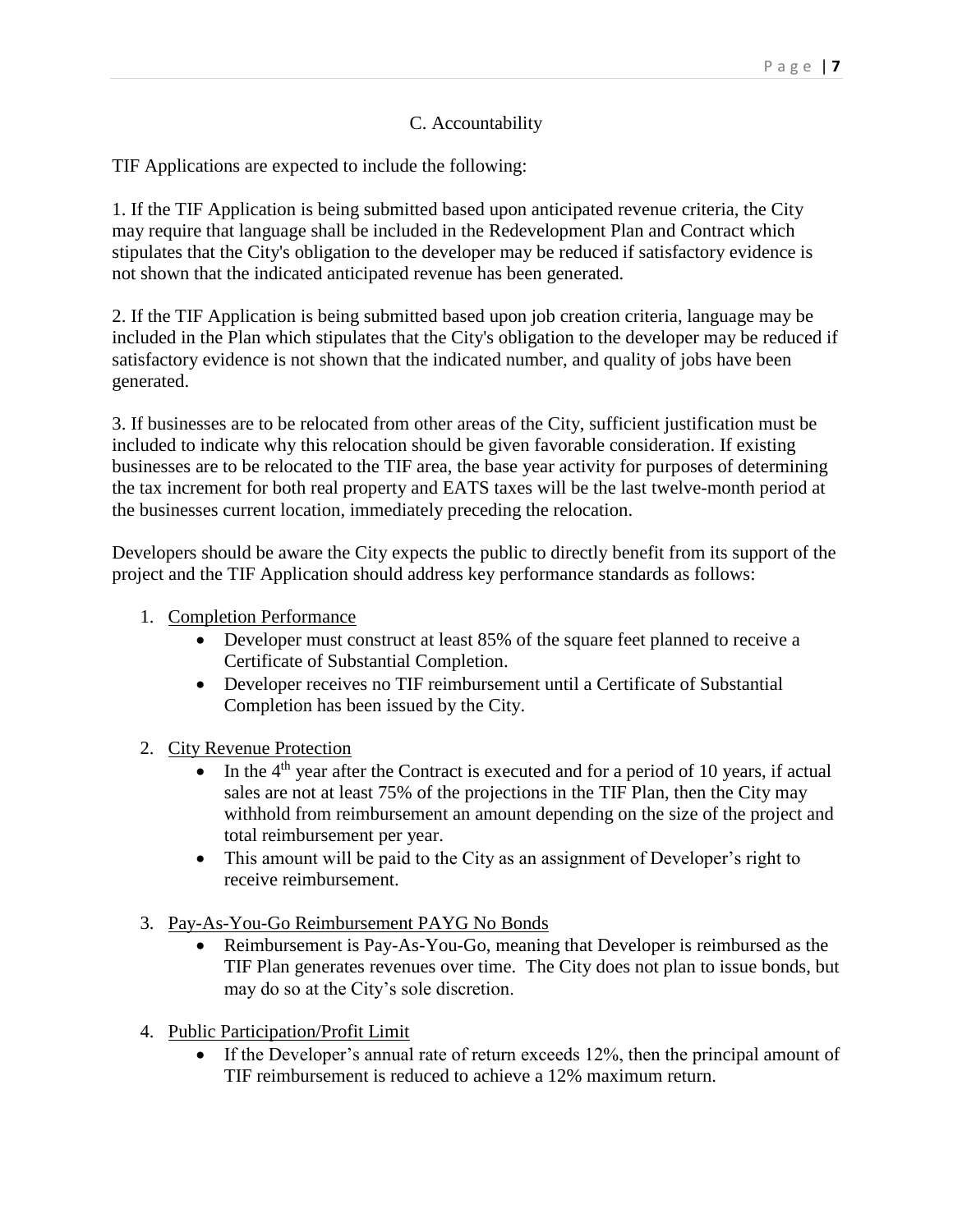- 5. Limitation on Interest Accrual
	- No interest on Reimbursable Project Costs will begin to accrue until a Certificate of Substantial Completion has been issued by the City.
- 6. Shifting Reimbursement
	- Land reimbursement is limited to the budgeted amount.
	- Off-Site Development reimbursement is limited determined on a project basis.
	- On-Site Development reimbursement is limited determined on a project basis and Developer might be allowed to shift some reimbursement internally between the On-Site Development line-items.
	- Soft Costs reimbursement is limited to  $\frac{1}{2}$  8% and Developer might shift reimbursement internally between the Soft Costs line-items.
- 7. Tax Protection During Construction
	- If there is a dip in property valuation during construction, Developer pays the difference to the City which will be distributed to the taxing districts in proportion to their tax levies.
- 8. Sale and Assignment Restrictions
	- Developer cannot assign its rights under the Contract or transfer more than 49% (or a controlling interest whichever is less) interest in Developer's membership without prior City approval.
	- Developer cannot sell property in the Redevelopment Area without prior City approval.

# D. Method of Financing

TIF Applications may request that TIF assistance be provided in one of the following forms:

1. Tax Increment Revenue Bonds or Special Obligation Bond or Note Financing;

2. Direct Reimbursement to the Applicant for hard and soft design and construction costs;

3. Pledge of tax increment financing revenues to pay a portion of private financing in addition to other eligible costs; or,

4. Any combination of the foregoing methods.

In deciding which method of financing to use, the prevailing factor in making the determination will be total costs, the security for the bonds and the duration of the Redevelopment Plan. The City will not provide credit enhancements for the special obligation bonds or notes, however, credit enhancement provided by the developer on any bonds or notes will be viewed favorably. The decision as to what method of financing is selected will be made by the City. The underwriter or purchaser of any publicly sold bonds will be selected by the City.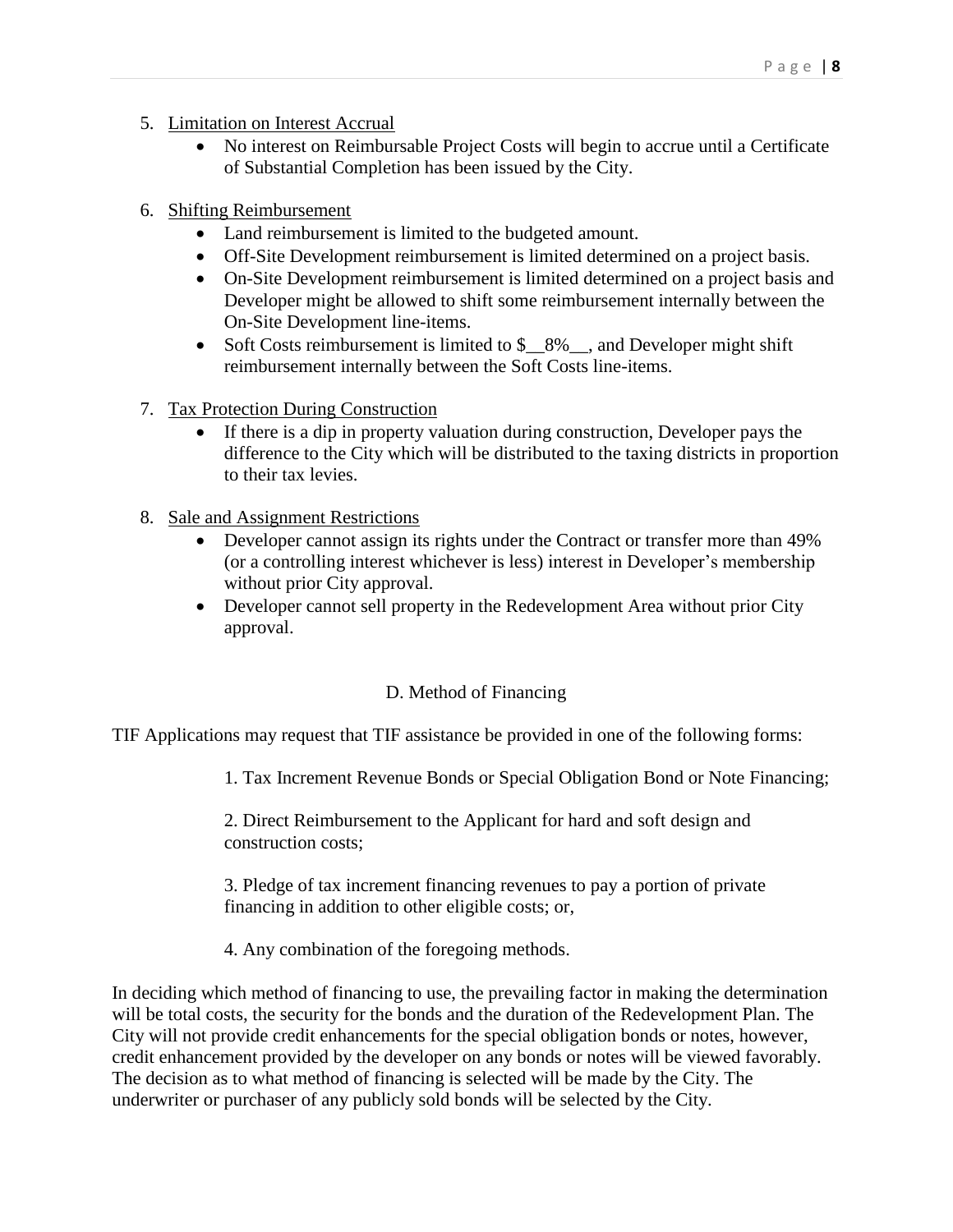### E. Term

The maximum period for which a TIF can be used is established by the TIF Statute at twentythree (23) years. The most favorable consideration will be provided for Redevelopment Plans that last no longer than fifteen (15) years.

### F. Impact on Schools Districts and Other Public Entities

Before submitting a TIF Application package to the City, Applicants should evaluate and consider any TIF policies adopted by local public school or other taxing districts within the boundaries of the Redevelopment Area and directly address those policies in the application. For developments that add students to the school population the City strongly encourages the incorporation of a distribution of a portion of payments in lieu of taxes (PILOTS) as surplus to taxing districts including public schools in accordance with the applicable school district TIF policy. In addition to such surplus declaration, a capital contribution may be made to a public school or taxing district that incurs additional capital costs that are the result of the redevelopment that occurs pursuant to a Redevelopment Plan.

# G. Other Conditions

The City reserves the right to modify or waive any or all of these Policies and Procedures.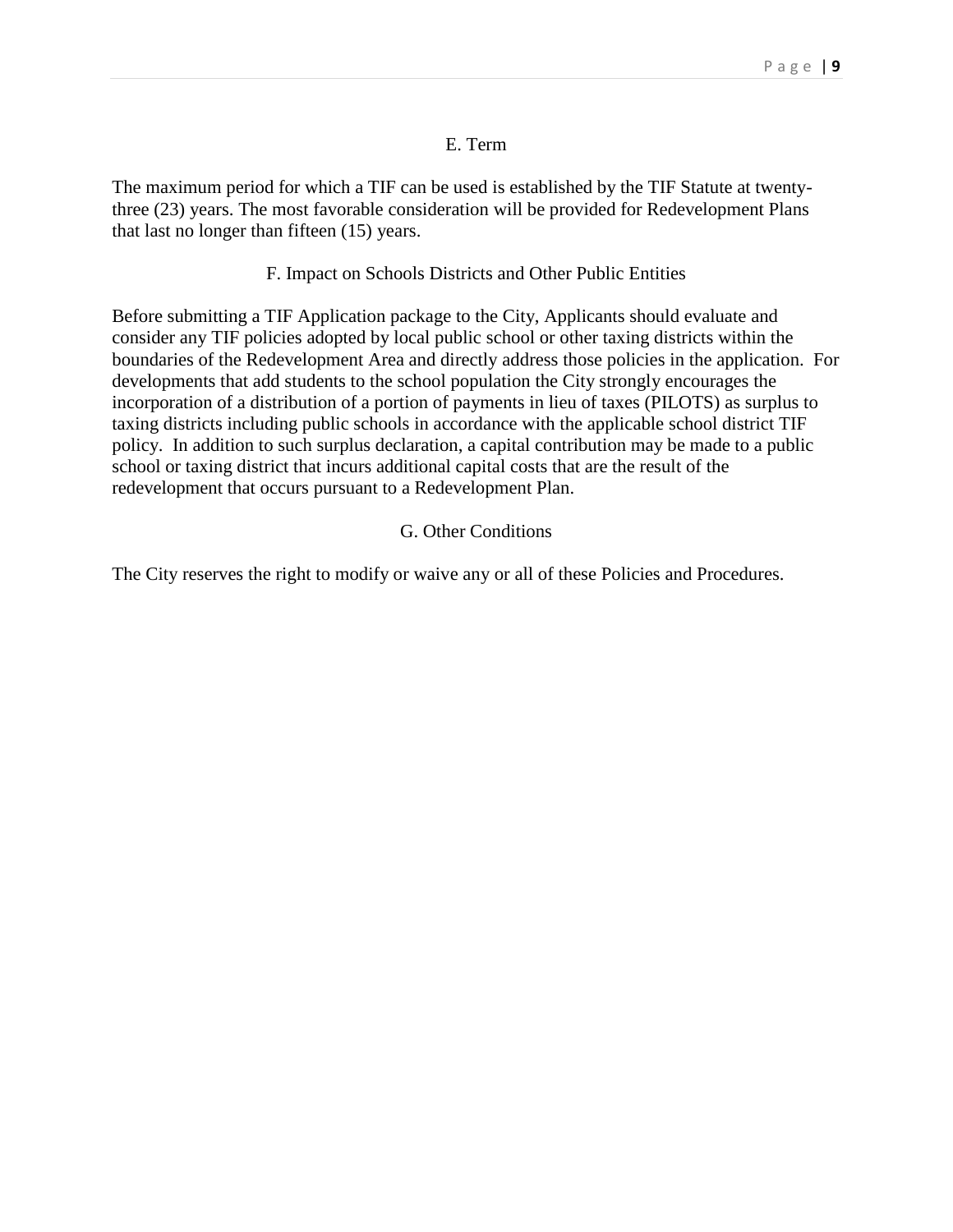#### P a g e | **10**

# CITY OF OSAGE BEACH, MISSOURI APPLICATION FOR TAX INCREMENT FINANCING ("TIF")

PROJECT NAME:

APPLICANT:

ADDRESS:

PHONE:

FAX:

EMAIL:

CONTACT PERSON:

Application Format: On a separate sheet of paper please answer the following questions. Please type each question prior to the applicable response.

(1) In no more than three pages provide relevant information on the applicant's background and development experience and financial ability to successfully complete the project. Include resumes of key individuals assigned to the project.

(2) Identify the applicant's consultants involved or proposed to be involved in the project noting relevant experience on similar projects (i.e., civil engineer, land use planner, applicant's legal counsel, applicant's financial advisor).

(3) Describe the proposed project, including the size and scope and phasing of the proposed project. Specifically outline residential development, if any, to be included in the project.

(4) Define the boundaries of the proposed TIF area by address and locator number(s). Include a map of the proposed TIF area.

(5) Identify the property which is currently in the control of the applicant via ownership or option. If under option note the option expiration date.

(6) Is the Redevelopment Plan consistent with the City's Comprehensive Plan? If not, an amendment to the Comprehensive Plan may be required in order to allow the Board of Aldermen to make this consistency finding as required by the TIF Act.

(7) Is the property currently zoned for the proposed use? If not, what zoning change will be required?